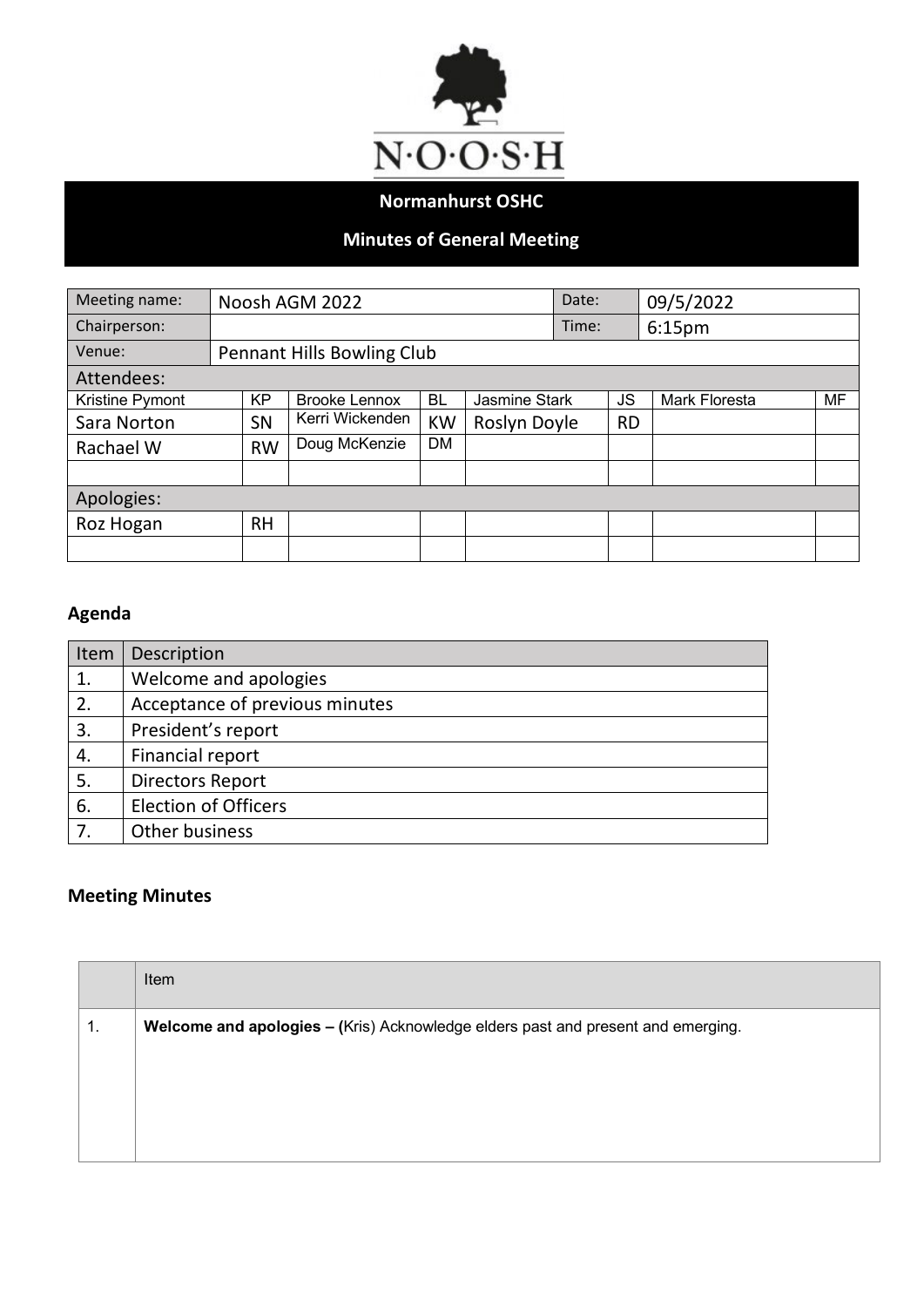| 2. | Acceptance of previous minutes including matters arising-                                                                                                                                                                                                                                                                                                                                                                                                                                                                                                                                                                                                                                                                                                           |
|----|---------------------------------------------------------------------------------------------------------------------------------------------------------------------------------------------------------------------------------------------------------------------------------------------------------------------------------------------------------------------------------------------------------------------------------------------------------------------------------------------------------------------------------------------------------------------------------------------------------------------------------------------------------------------------------------------------------------------------------------------------------------------|
| 3. | Presidents Report - (Kris) Acknowledge 1 new starter Eliz Williams, and one new permanent staff MJ.<br>Acknowledge covid still hanging around. P&C merger is continuous and a lot of work going toward the due<br>diligence.                                                                                                                                                                                                                                                                                                                                                                                                                                                                                                                                        |
| 4. | <b>Financial Report-</b><br>Financial Report/Auditor Report for 2021. (Doug) It is basically a useless report involving grants from the<br>government, no kids attending Noosh, more grants from the government. However the end of the year<br>went quite well. Overall, there is an accounting surplus. Noosh got out of 2021 with a \$19000 loss, which is<br>not bad, thank you's going to the government. Balance sheets were all fine at the end of the year. The<br>numbers of students isn't bad.                                                                                                                                                                                                                                                           |
| 5. | <b>Election of Officers:</b>                                                                                                                                                                                                                                                                                                                                                                                                                                                                                                                                                                                                                                                                                                                                        |
|    | President: Kristine Pymont                                                                                                                                                                                                                                                                                                                                                                                                                                                                                                                                                                                                                                                                                                                                          |
|    | <b>Vice President:</b>                                                                                                                                                                                                                                                                                                                                                                                                                                                                                                                                                                                                                                                                                                                                              |
|    | <b>Treasurer and Public Officer: Mark Floresta</b>                                                                                                                                                                                                                                                                                                                                                                                                                                                                                                                                                                                                                                                                                                                  |
|    | Secretary: Sara Norton                                                                                                                                                                                                                                                                                                                                                                                                                                                                                                                                                                                                                                                                                                                                              |
|    | <b>General Member (WHS):</b>                                                                                                                                                                                                                                                                                                                                                                                                                                                                                                                                                                                                                                                                                                                                        |
|    | <b>General Member:</b>                                                                                                                                                                                                                                                                                                                                                                                                                                                                                                                                                                                                                                                                                                                                              |
|    | Auditor: Elite (once every 9 years)                                                                                                                                                                                                                                                                                                                                                                                                                                                                                                                                                                                                                                                                                                                                 |
|    | Roz Hogan sent apologies for not making the meeting due to illness but is interested in joining the NOOSH<br>committee                                                                                                                                                                                                                                                                                                                                                                                                                                                                                                                                                                                                                                              |
| 6. | <b>Directors Report:</b>                                                                                                                                                                                                                                                                                                                                                                                                                                                                                                                                                                                                                                                                                                                                            |
|    | For illness and flu, the principal has made some flu vaccines available for NOOSH staff.                                                                                                                                                                                                                                                                                                                                                                                                                                                                                                                                                                                                                                                                            |
|    | Numbers haven't been great. Not what they were pre-covid. Reaching 93/96 students on Thursday<br>afternoons. There are new families enrolled in vacation care.                                                                                                                                                                                                                                                                                                                                                                                                                                                                                                                                                                                                      |
|    | Thanks to Rachael for approaching NOOSH kids to see what their feedback was with regards to vacation<br>care's incursions and excursions.                                                                                                                                                                                                                                                                                                                                                                                                                                                                                                                                                                                                                           |
|    | Staff trained in First Aid and Kids behavior courses. Lara wants to do food handling and new starter Eliz<br>needs to do a few courses. All staff members are responsible for certain jobs. Alex is working hard in the<br>senior program involving maths concepts, problem solving, games to learn and How to talk. Alex is also in<br>charge of food and health and safety. Matt is in charge of safety and cleaning. MJ is involved with<br>Relationships with kids, Displaying artwork in rooms and the Birthday Chart. Rachael is in charge of<br>Vacation Care and the children and parents feedback relating to the vacation care. Kerri is in charge of<br>governance and leadership, Mandatory reporting, and ensuring Noosh was running at a smooth pace. |
|    |                                                                                                                                                                                                                                                                                                                                                                                                                                                                                                                                                                                                                                                                                                                                                                     |